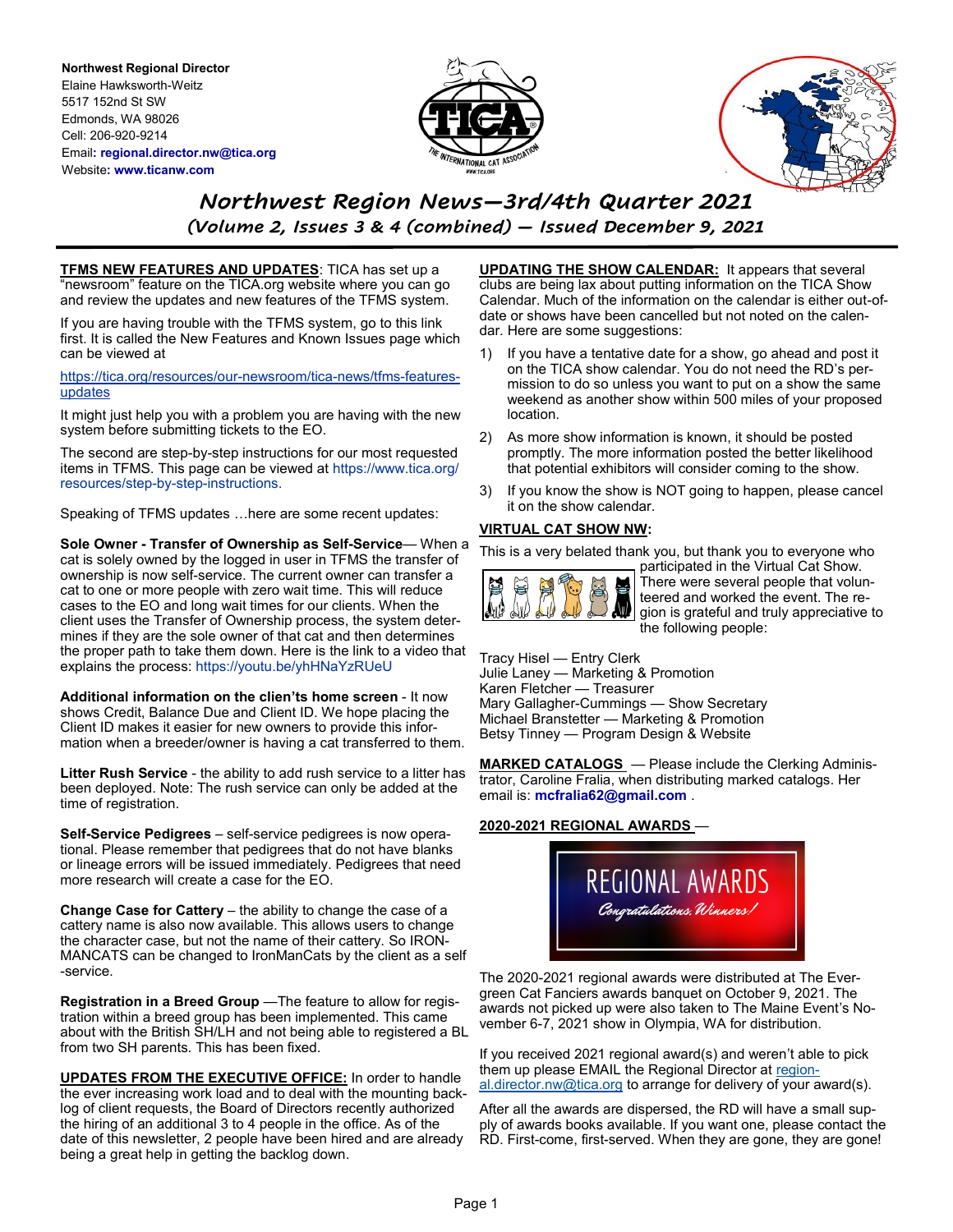#### **REMINDERS:**

- **Voting in TICA elections and proposed rule changes In** order for you to vote in each Fall's balloting for elections of TICA Officers, Regional Directors, Breed Committees, etc., and to vote on proposed rule changes, you must be a member as of April 1 AND renew your TICA membership during May 1 through June 30 to be eligible to vote in the upcoming Fall ballot. Put another way, if you join TICA on May 1 you are not eligible to vote in the Fall election because you were not a member as of April 1.
- **Dr. Elsey sponsorships** Don't forget to request corporate sponsorship of your show(s) by Dr. Elsey's. Here's the link: The sponsorship form is available at tica.org. When you get to the main page, click on the search bar (upper left hand corner) and type in "Sponsorship Form". There you will find all the information you need to submit a request for sponsorship. Also remember, if you receive a TICA Dr Elsey sponsorship for your show, include the Dr Elsey logo on your website, show flyer, exhibitor catalog, marked catalog, and all promotional materials.
- **Change of Address**  Remember to notify the TICA Executive Office and the Regional Director of changes of address, phone, and/or email.
- The 2021/2022 show season will be tabulated under **Isolated Status Rules**, as was done for the 2019/2020 and 2020/2021 show seasons!
- **Lifetime Achievement** Award—If your cat has achieved at least one IW and at least one RWs (a combination of 3 IW's and RW's, your cat is eligible for a Lifetime Achievement Award! However, this award is NOT automatic. You need to apply for it: [https://tica.org/resources/our](https://tica.org/resources/our-forms/file/54-lifetime-achievement-award)-forms/file/54-lifetime -[achievement](https://tica.org/resources/our-forms/file/54-lifetime-achievement-award)-award . If your cat is achieving its third IW/RW win in the show season we just completed, and you want your LA title to be on the awards, **your claim form must be submitted to the EO by May 7, 2022**. Yes, awards are not final until the EO finishes all the scoring, but you can go ahead and apply now based on the placement in the OFFICIAL standings. **If you apply after May 7, the LA title will not show up on your 2020-2021 awards.** But you are certainly welcome to apply for the title at any time - even for cats that were shown years ago - and the LA will be recognized on any future awards.
- **Outstanding Sire/Outstanding Dam**  Female cats who have given birth to 5 kittens who have achieved the title of GRAND CHAMPION or GRAND CHAMPION ALTER or higher can apply for the title Outstanding Dam. Male cats who have sired 10 kittens who have achieved the title of GRAND CHAMPION or GRAND CHAMPION ALTER or higher can apply for the title Outstanding Dam. Do you have cats that qualify? The titles aren't automatic so you will need to use the appropriate form to claim your cat's titles:
	- Outstanding Dam: [https://tica.org/resources/our](https://tica.org/resources/our-forms/file/56-outstanding-dam)-forms/ file/56-[outstanding](https://tica.org/resources/our-forms/file/56-outstanding-dam)-dam Outstanding Sire: [https://tica.org/resources/our](https://tica.org/resources/our-forms/file/55-outstanding-sire)-forms/ file/55-[outstanding](https://tica.org/resources/our-forms/file/55-outstanding-sire)-sire

**COMMUNICATION**—As a reminder, formal day-to-day communication and regional polling will take place via the groups.io on-line list. Over 70% of the TICA NW members are not on our group list. Members are encouraged to subscribe to stay up-todate with all the activities in TICA and the region. To subscribe email: **ticanorthwest+subscribe@groups.io.** 

The region also has an unofficial Facebook page: **[https://](https://www.facebook.com/ticanw) [www.facebook.com/ticanw](https://www.facebook.com/ticanw)**. You are welcome to participate on this on-line social network, but it is NOT the official region communication channel, which is groups.io.

The "Northwest Region News" is another communication tool. It is distributed via ticanorthwest@groups.io, the region's website, and to individual TICA members who reside in the NW region. It will be published no later than the end of January, April, July, and October. If you have something to include,

please provide your submission to the RD by the 15th of each publishing month. If you have any problems accessing any of our various methods of communication, contact the Regional Director.

**COMMUNICATION UPDATE:** Your RD has come to realize communication intended for the RD from social media, especially the various Facebook page posts and Messenger, are some times not even seen, let alone answered. **Effective immediately, if you need a response from the Regional Director, EMAIL regional.director.nw@tica.org or regional.director@ticanw.com.** 

## **NW REGION SHOW CALENDAR 2022 AND BEYOND**

|               | Jan 22-23, 2022 And A Mouse - Chehalis, WA                |
|---------------|-----------------------------------------------------------|
|               | Feb 12-13, 2022 The Evergreen Cat Fanciers — Ferndale, WA |
| Mar 12-13     | CanAm Cat Club - Abbotsford, BC                           |
|               | Apr 9-10, 2022 Calgary Cat Association — Calgary, AB      |
|               | Apr 29-30, May 1, 2022 SeaCats — Issaquah, WA             |
|               | May 14-15, 2022 CFofBC/Garden City - Sooke, BC            |
|               | Jun 11-12, 2022 Commencement Cat Club - Chehalis, WA      |
|               | Jul 30-31, 2022 The Maine Event - Olympia, WA             |
|               | Aug 13-14, 2022 Cat Fanciers of BC — Langley, BC          |
|               | Sep 3-4, 2022 2022 TICA ANNUAL                            |
|               | Showcats Columbus — Chicago, IL                           |
| Oct 8-9, 2022 | The Evergreen Cat Fanciers - Ferndale, WA                 |
| Nov 5-6, 2022 | The Maine Event - Olympia, WA                             |
| Sep 2-3, 2023 | <b>2023 TICA ANNUAL</b>                                   |
|               | <b>SEACATS — TACOMA, WA</b>                               |

More information about these shows can be found at: **https://www.tica.org/events/show-calendar** AND **www.ticanw.com** .

#### **UPCOMING REGIONAL MEETINGS**—to be announced

### **IMPORTANT DATES / DEADLINES**:

- Jan 20 Deadline to submit standards/breed advancement pro posals to Rules Committee for Spring Board meeting
- Jan 29 2021 Annual Awards & Banquet -- Houston, TX
- Jan 31 Publish 1st Quarter NW Region Newsletter
- Feb 19 Deadline to submittal rules proposals to Rules Commit tee for Spring Board meeting
- Apr 30 Publish 2nd Quarter NW Region Newsletter
- Apr 30 Submit LA/OS/OD requests for 2021-2022 awards (copy Regional Director)
- May 1 Renew individual TICA memberships
- May 1 Renew club charters
- May 7 Deadline to request changes in points for IW/Reg'l wins
- May ? Spring Board of Directors Meeting Location TBA
- Jun 1? Submit proposed changes to rules to Rules Committee for 2022 Annual Board Meeting
- Jul 31 Publish 3rd Quarter NW Region Newsletter
- Aug 30-Sep 2 Annual Board of Directors Meeting Chicago, IL
- Oct 31 Publish 4th Quarter NW Region Newsletter

# **BOARD MEETING DATES**

| Jan 26-28, 2022    | Winter Board Meeting (Houston, TX)   |
|--------------------|--------------------------------------|
| May ??? 2022       | Spring Board Meeting (Location: TBA) |
| Aug 31-Sep 2, 2022 | Annual Board Meeting (Chicago, IL)   |

# **TREND DEADLINES**

- Dec 28 Deadline to submit info for Feb/Mar issue
- Feb 28 Deadline to submit info for Apr/May issue
- Apr 28 Deadline to submit info for Jun/Jul issue
- June 28 Deadline to submit info for Aug/Sep issue Aug 28 Deadline to submit info for Oct/Nov issue
- Oct 28 Deadline to submit info for Dec/Jan issue